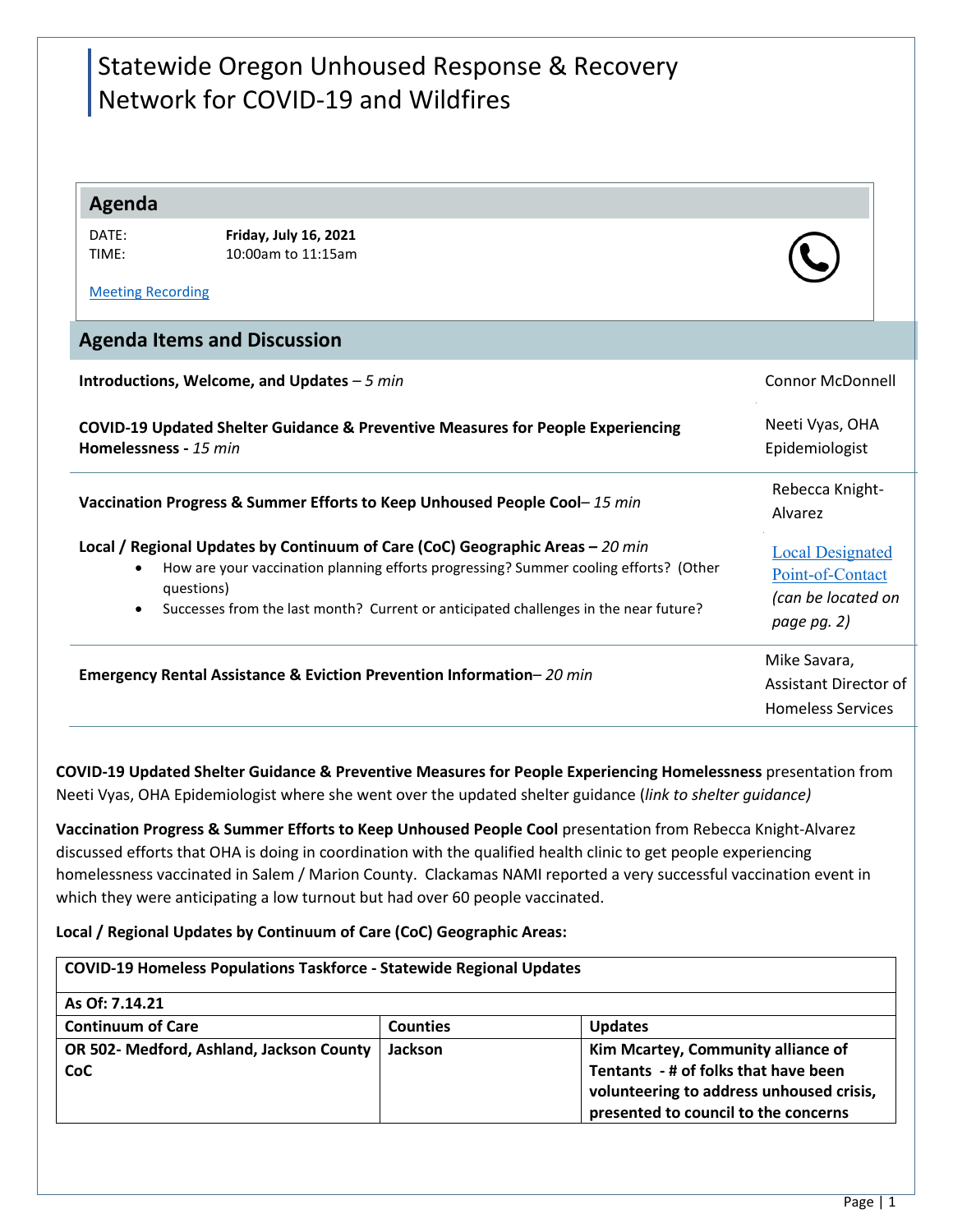| OR 503- Central Oregon CoC                                  | Deschutes, Crook,<br>Jefferson | Molly Heiss, Neighborhood impace -Busy,<br>number of fires, but having amamazing<br>collaboaration to positively impact the<br>community                                                                                                                                                                                                                                                                       |
|-------------------------------------------------------------|--------------------------------|----------------------------------------------------------------------------------------------------------------------------------------------------------------------------------------------------------------------------------------------------------------------------------------------------------------------------------------------------------------------------------------------------------------|
| OR 504- Salem, Marion, Polk Counties CoC                    | <b>Marion, Polk</b>            | Elaine Dosier: successful pilot, until now<br>vaccinations have been difficult.<br>Consistency, hardwork, convience,<br>brining resources                                                                                                                                                                                                                                                                      |
| OR 505- Oregon Balance of State Coc                         | 26 Counties (Below)            | <b>Did not attend</b>                                                                                                                                                                                                                                                                                                                                                                                          |
| OR 506-Hillsboro, Beaverton/Washington<br><b>County CoC</b> | Washington                     | Annette Evanans, Washington Co. Dept.<br>of Housing - Washington Co. transitioned<br>from walk in to 150 beds. Average length<br>of stay is 110 days - rehousing population<br>14%, as compared to 1% in the past.<br>People through this resource accessed<br>detox centers, and other needed<br>programs. Help folks enroll into health<br>insurance through Kaiser Permanente<br>parternship                |
| <b>OR-505 Balance of State</b>                              | Coos, Curry                    | <b>Beth Barker-Hildago, Curry Homeless</b><br>Coalition - No shelters here in Curry, on<br>the precipise of using ARPA Funds.<br>Hearing reports that cross-country travel.<br>Turnouts, camp grounds, rest area,<br>hosting to shelters. Along the coast,<br>looking for a place to live in a vehicle and<br>survive the winter. Most are headed to<br>SW - reports coming from reliable<br>community sources |

**Communities unable to give updates: \_Lane, Multonmah, Clackamas, Josephine, Douglas, Harney, Malheur, Grant, Union, Wallowa, Baker, Hood River, Wasco, Sherman, Giliam, Morrow, Umatilla, Wheeler, Clatsop, Columbia, Tillamook, Lincoln, Benton, Linn, Yamhill**